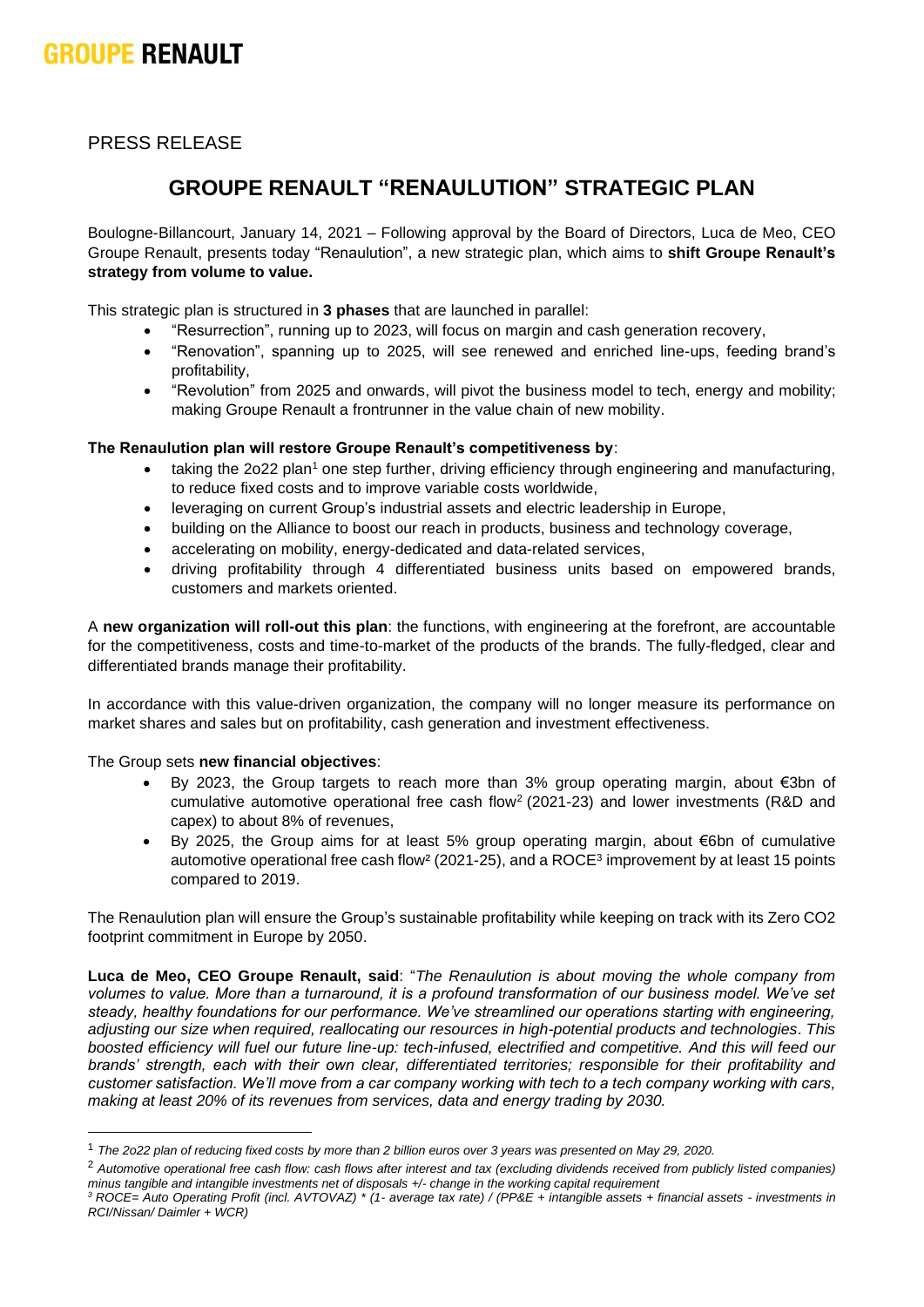We'll get there steadily, leaning on the assets of this great company, on the skills and dedication of its people. *The Renaulution is an in-house strategic plan we'll roll-out and achieve the same way we've crafted it: collectively."* 

The Renaulution plan includes the following main elements:

- **1. Accelerating functions efficiency,** which will be accountable for competitiveness, costs, development time and time-to-market.
	- **Engineering and manufacturing efficiency, speed and performance, boosted by the Alliance**:
		- o Rationalization of platforms from 6 to 3 (with 80% of Group volumes based on three Alliance platforms) and powertrains (from 8 to 4 families)
		- $\circ$  All models to be launched on existing platforms will be in the market in less than 3 years
		- o Rightsizing manufacturing footprint from 4M units in 2019 to 3.1M units in 2025 (Harbour standard)
		- o Reinvented efficiency with suppliers
	- **Steer Group's international footprint towards high margin business**: notably in Latin America, India and Korea while leveraging our competitiveness in Spain, Morocco, Romania, Turkey and creating more synergies with Russia.
	- **A strict cost discipline:** 
		- o Fixed costs reduction: 2o22 plan achieved earlier and pushed further by 2023 to reach €2.5bn, and target €3bn by 2025 (including fixed cost variabilization)
		- o Variable costs: €600 improvement per vehicle<sup>4</sup> by 2023
		- o Decreasing investment (R&D and Capex) from about 10% of revenues to below 8% by 2025

All these efforts will strengthen Group's resilience and lower its break-even point by 30% by 2023.

**2. Four business units with strong identity and positioning.** This new model will create a rebalanced and more profitable product portfolio with 24 launches by 2025 - half of them in C/D segments – and at least 10 full EVs.

This new value-driven organization and product offensive will drive a better pricing and product mix.

# **Renault,** *La nouvelle Vague*

The brand will embody modernity and innovation within and beyond the automotive industry in energy, tech and mobility services, for example.

As part of its strategy, the brand will lift up its segment mix with a C-segment offensive and will strengthen its positions in Europe, while focusing on profitable segments and channels in key markets such as Latin America and Russia.

The brand will lean on our powerful assets:

- **Leader in electrification by 2025 with:**
	- o "Electro pole" potentially in the North of France, the Group's largest EV manufacturing capacity worldwide,
	- o Hydrogen joint-venture from fuel-cell stack to vehicle
	- o "Greenest" mix in Europe
	- $\circ$  Half of launches in Europe being full EVs, with higher margin contribution than ICE (in  $\epsilon$ )
	- o Challenger in hybrid market with 35% hybrid mix
- **High-tech Ecosystem assembler:** becoming a player in key technologies from big data to cybersecurity, with the "Software République"
- **Leader in circular economy** with EV & energy-dedicated services through Re-Factory in Flins (France)

*<sup>4</sup> At iso mix.*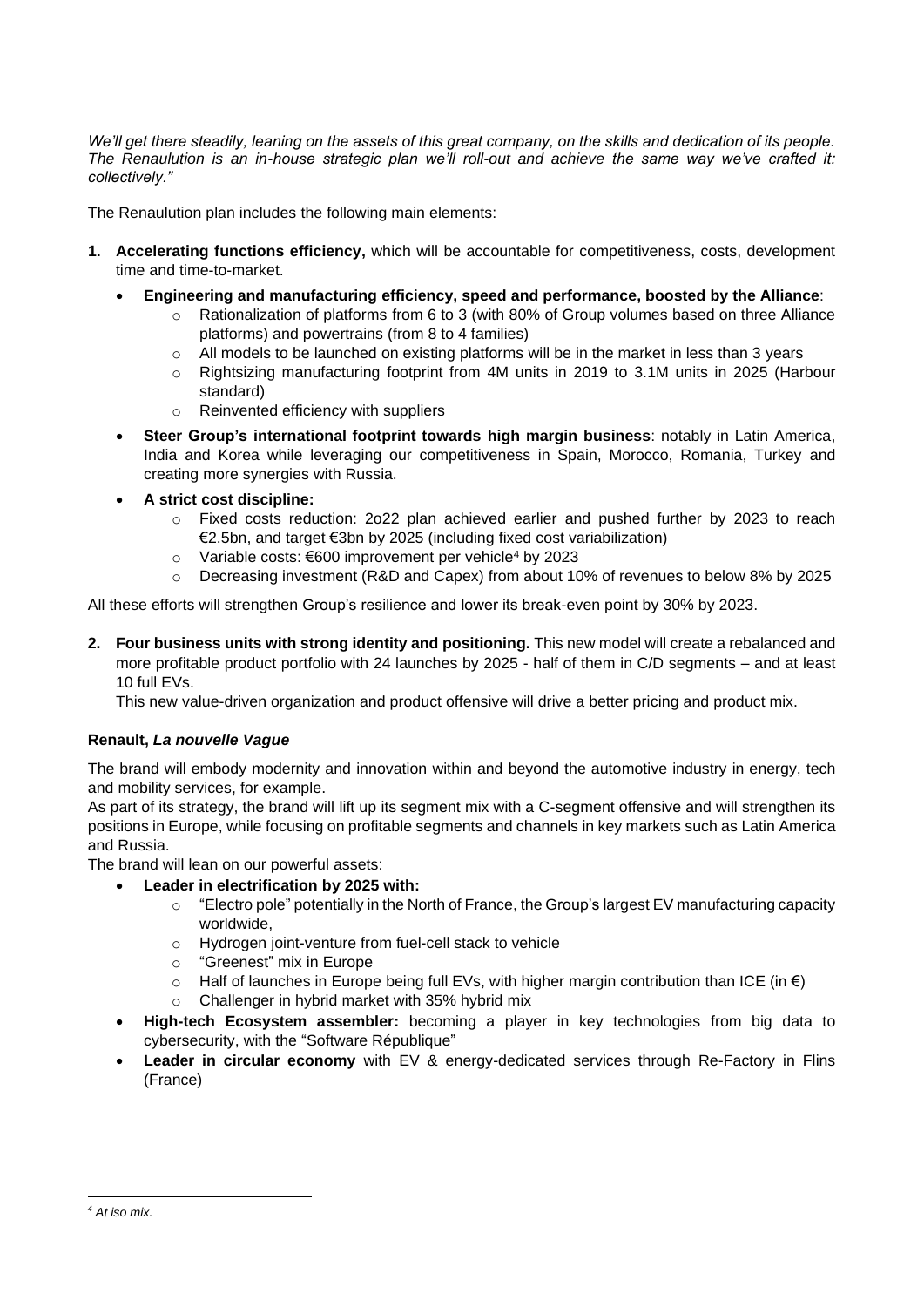# **Dacia-Lada,** *Tout. Simplement*

Dacia, will stay Dacia with a touch of coolness, and Lada, still rough and tough, will continue to offer affordable products, based on proven technologies targeting smart buyers, while breaking the C-segment glass ceiling.

- **Super-efficient business models** 
	- o Design-to-cost
	- $\circ$  Improved efficiency: from 4 platforms to 1, 18 body-types to 11, increasing average production from 0.3m units/platform to 1.1m units/platform.
- **Revamped competitive line-up and outbreaking into the C-segment**
	- o 7 models launched by 2025, 2 in the C-segment
	- o Revival of iconic models
	- o CO2 efficiency: Leverage group tech assets (LPG for both brands, E-Tech for Dacia)

#### **Alpine**

Alpine will combine Alpine cars, Renault Sport Cars and Renault Sport Racing into a fully-fledged, new lean and smart entity, dedicated to developing exclusive and innovative sportscars.

#### • **100% electric product plan to support brand expansion through**

- $\circ$  Leveraging the scale and capabilities of Groupe Renault and the Alliance with the CMF-B & CMF-EV platforms, a global manufacturing footprint, a powerful purchasing arm, a global distribution network and RCI Bank and Services financial services, all of which ensuring optimum cost competitiveness.
- $\circ$  F1 at the heart of the project, renewed commitment to championship.
- o Developing a next-generation EV sports car with Lotus.
- **Aiming at being profitable in 2025, including investment in motorsport**.

#### **Mobilize,** *Beyond automotive*

This new business unit aims at developing new profit pools from data, mobility and energy-related services for the benefit of vehicle users and to generate more than 20% of group revenues by 2030.

Mobilize will enable Groupe Renault to jump faster into the new world of mobility, providing solutions and services to the other brands and external partners.

- **Three missions:**
	- o More time-use of the car (90% unused)
	- o Better residual value management
	- o Ambition to 0 carbon footprint

#### • **A unique, accessible and useful offer:**

- $\circ$  4 Purpose- designed vehicles, two for carsharing, one for ride-hailing, one for last-mile delivery
- o Innovative financing solutions (subscription, leasing, pay-as-you-go)
- o Dedicated data, services and software platform
- o New maintenance and refurbishment services (Re-Factory)

This plan will be presented to employee representative bodies in accordance with applicable regulations.

*The presentation is available on [www.groupe.renault.com](http://www.groupe.renault.com/) or you can visit for more information the dedicated website renaulution.com.* ---

---

#### **About Groupe Renault**

Groupe Renault is at the forefront of a mobility that is reinventing itself. Strengthened by its alliance with Nissan and Mitsubishi Motors, and its unique expertise in electrification, Groupe Renault comprises 5 complementary brands - Renault, Dacia, LADA, Alpine and Mobilize - offering sustainable and innovative mobility solutions to its customers. Established in more than 130 countries, it currently employs more than 180,000 people and has sold 2,9 million vehicles in 2020. Ready to pursue challenges both on the road and in competition, Groupe Renault is committed to an ambitious transformation that will generate value. This is centered on the development of new technologies and services, and a new range of even more competitive, balanced and electrified vehicles. In line with environmental challenges, the Group's ambition is to achieve carbon neutrality in Europe by 2050.